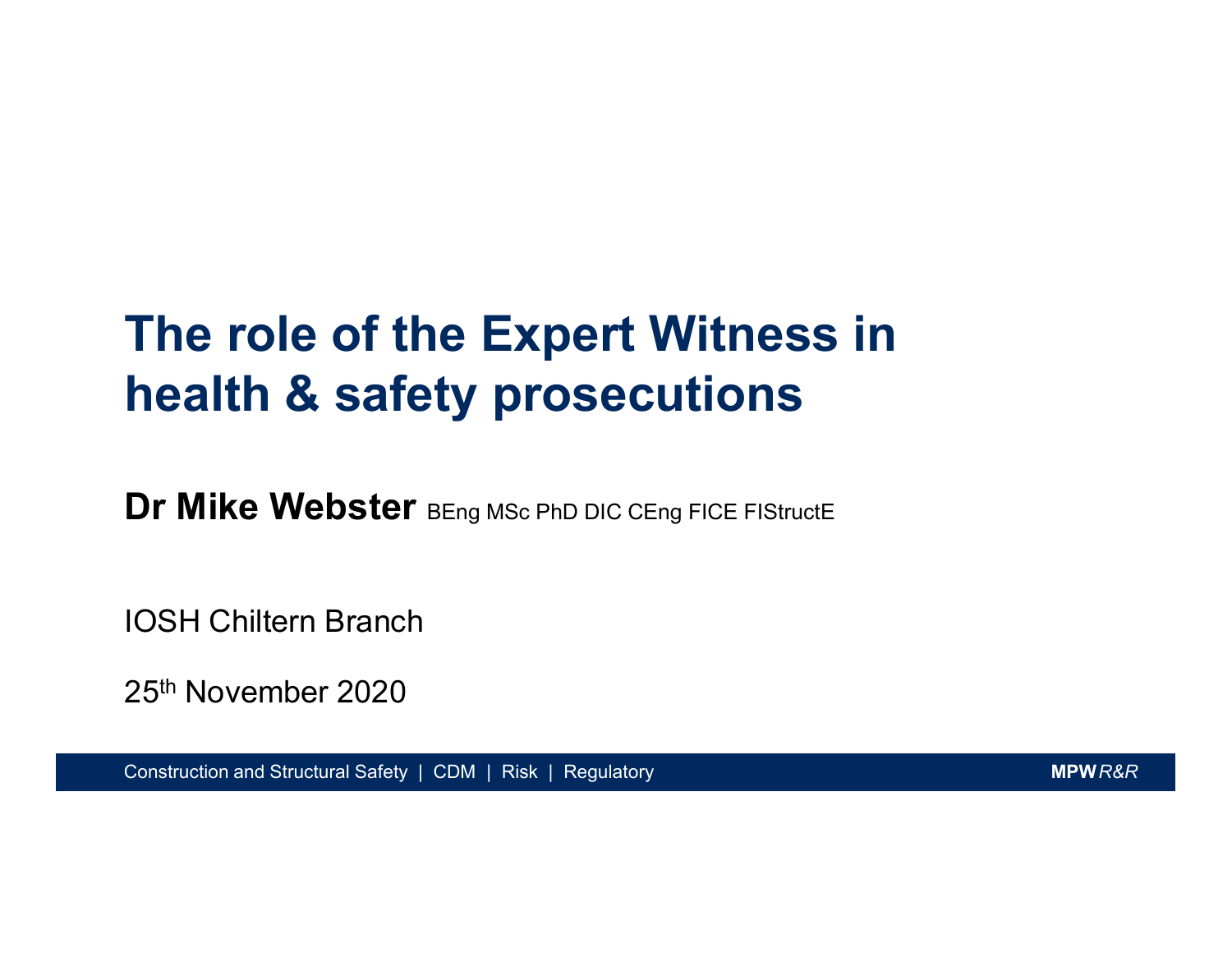### Agenda for this afternoon

- What is an expert witness
- When / why they are needed and what they do
- Some cases that you may have seen reported in the public domain
- Some cases that you may have seen reported in the public domain<br>• Lessons that duty holders can learn from health and safety cases<br>• Q&A • Lessons that duty holders can learn from health and safety cases
	- Q&A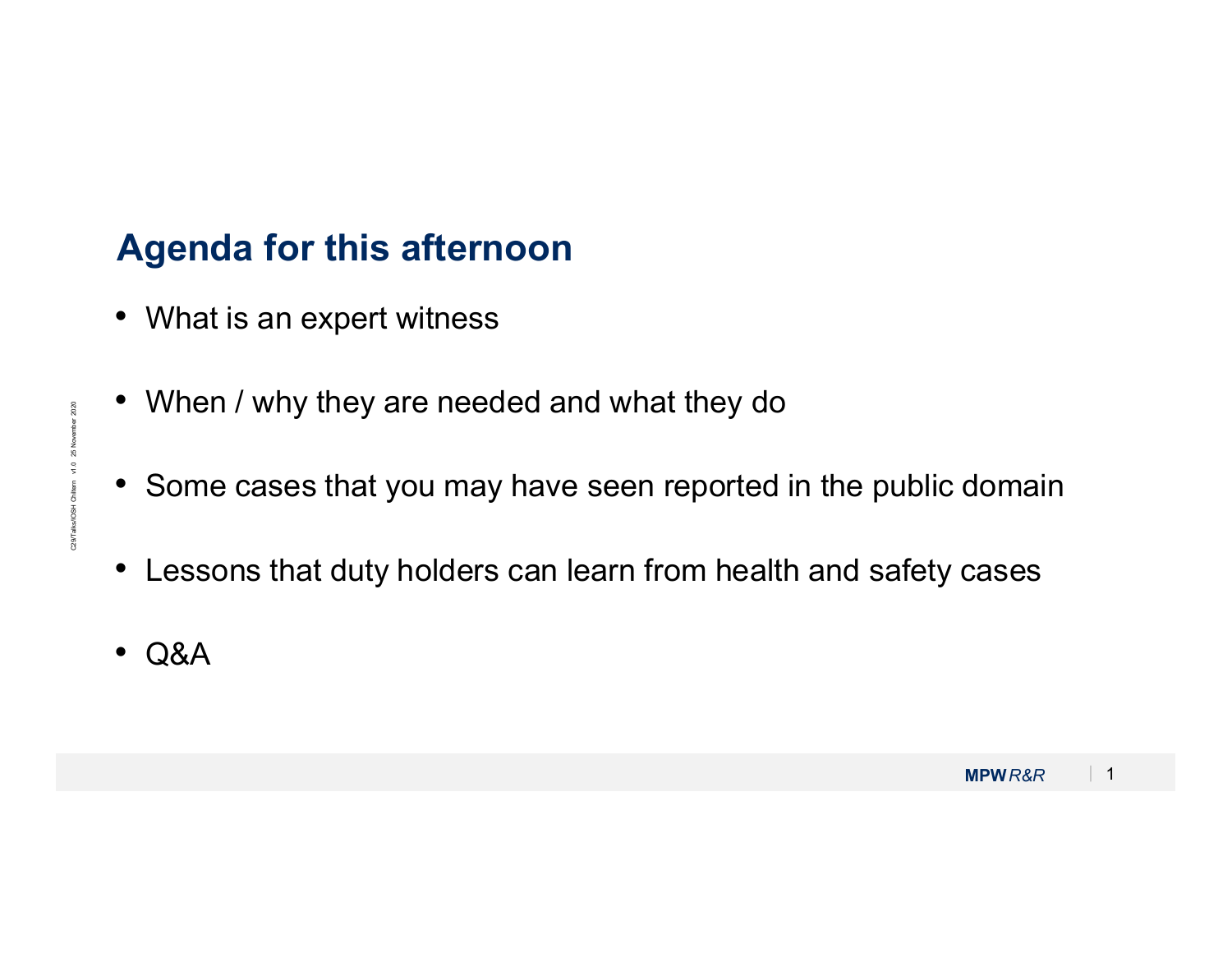### What is an Expert Witness?

- No definitive legal definition, but Crown Prosecution Service defines an Expert as:
- Mas relevant skill or knowledge achieved through research, experience or<br>professional application within a specific field sufficient to entitle them to give<br>evidence of their opinion and upon which the court may require i Final Same Expert Witness?<br>
No definitive legal definition, but Crown Prosecution Service defines an<br>
Expert as:<br>
- "A person whose evidence is intended to be tendered before a court and who<br>
has relevant skill or knowledg has relevant skill or knowledge achieved through research, experience or professional application within a specific field sufficient to entitle them to give evidence of their opinion and upon which the court may require independent, impartial assistance" Fraction Same Expert Witness?<br>
No definitive legal definition, but Crown Prosecution Service defines an<br>
Expert as:<br>
- "A person whose evidence is intended to be tendered before a court and who<br>
has relevant skill or knowl Expert as:<br>
- "A person whose evidence is intended to<br>
has relevant skill or knowledge achieved<br>
professional application within a specific t<br>
evidence of their opinion and upon which<br>
impartial assistance"<br>
Their duty is:
	- Their duty is:
		- within their expertise which are in dispute
	- They are NOT:
		-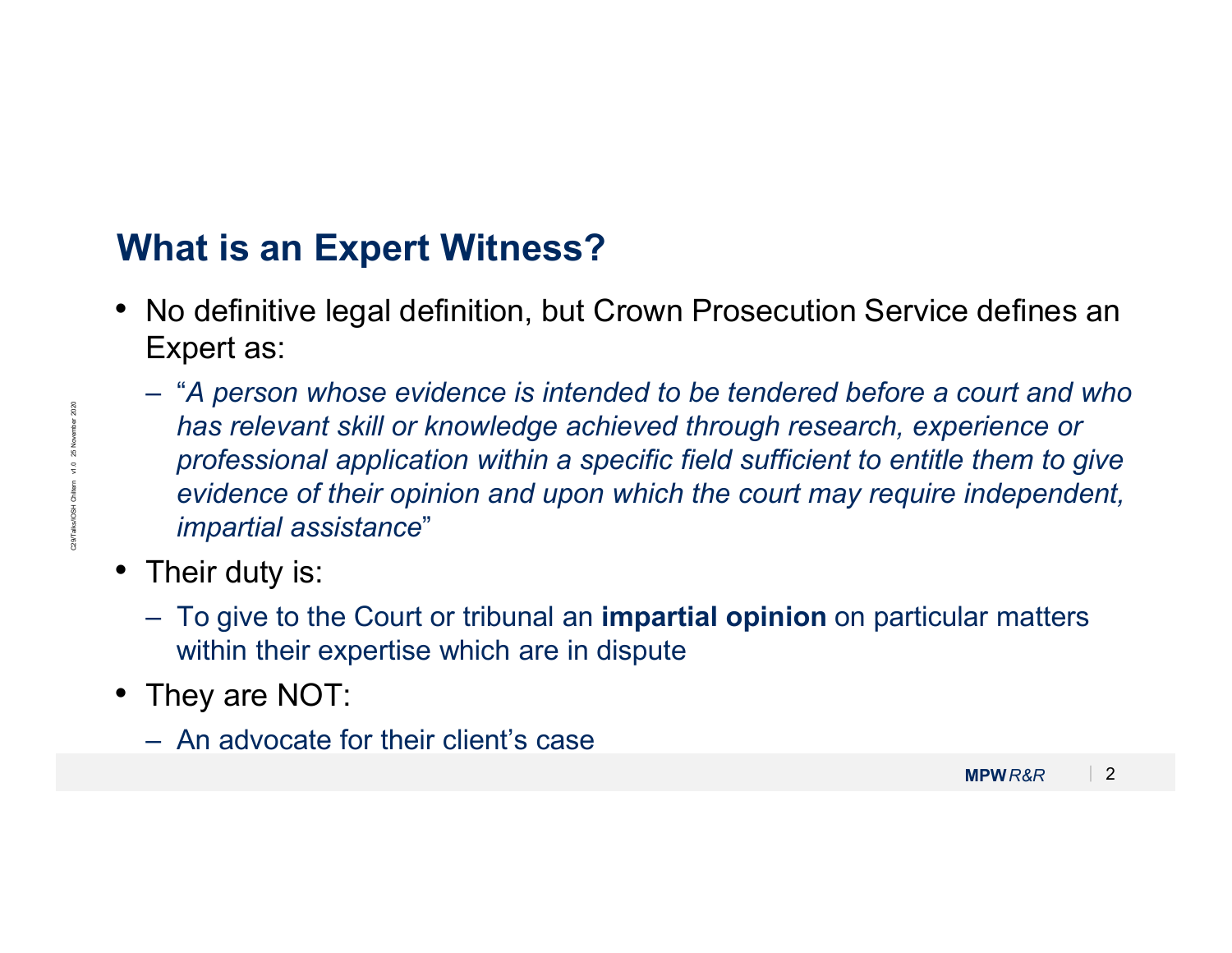### What qualifies me to act an Expert Witness …

- Chartered Engineer (FICE, FIStructE) with over 30 years' experience
- PhD in the safety of existing structures
- Extensive research / produced guidance on safety of existing structures
- Led >40 projects for HSE on safety-related topics
- Advised HSE / duty holders on CDM since 2001
- Led independent evaluation of CDM 1994 and CDM 2007
- Published articles & reports on CDM, construction / structural safety
- Invited to join Structural-Safety and CROSS (HSE, ICE, IStructE)
- Extensive research / produced guidance on safety of existing structures<br>• Led >40 projects for HSE on safety-related topics<br>• Advised HSE / duty holders on CDM since 2001<br>• Led independent evaluation of CDM 1994 and CDM • Instructed by prosecution and defence in over 30 cases in last 12 years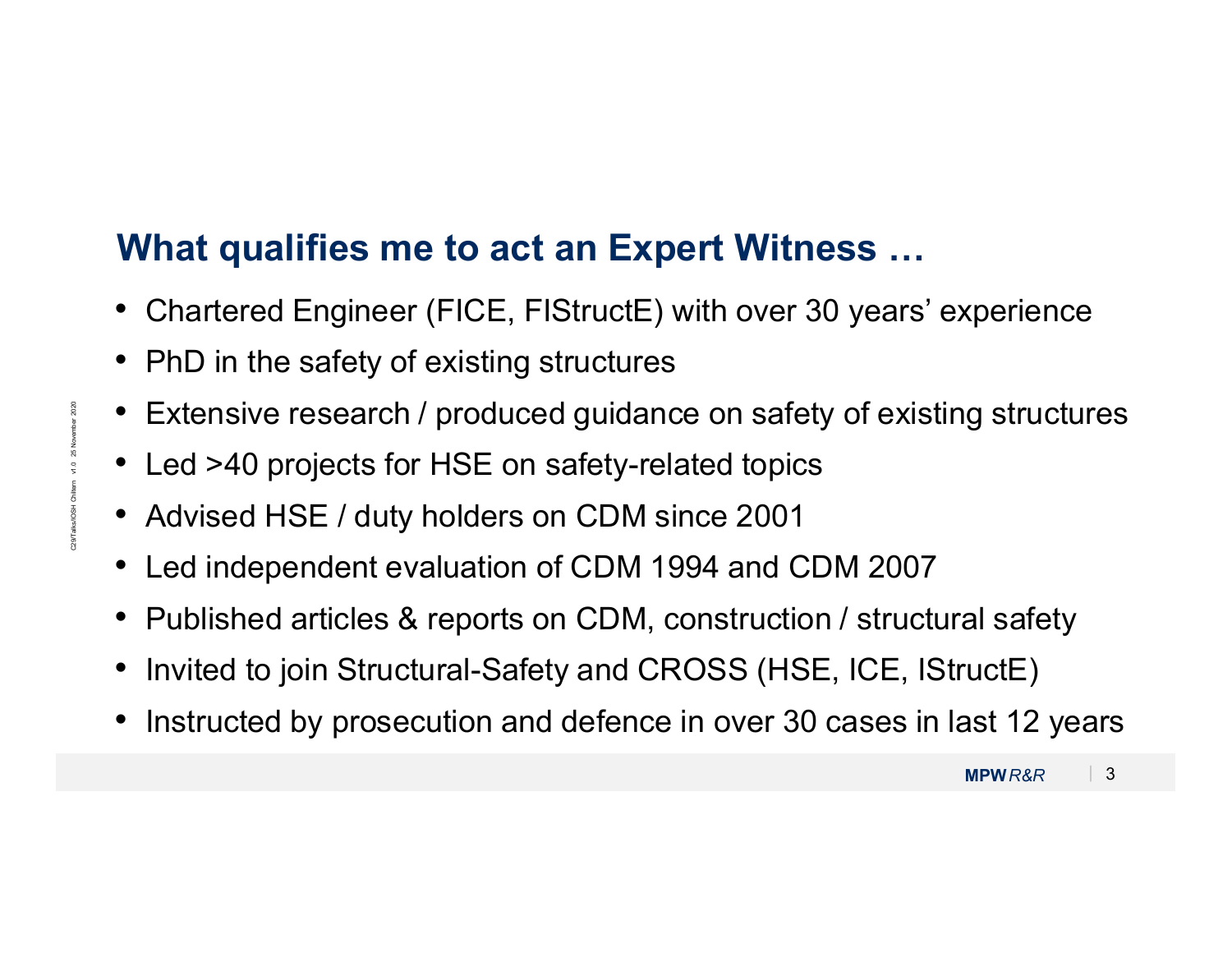### An Expert Witness will typically …

- Review the evidence
- **n Expert Witness will typically …**<br>Review the evidence<br>– From a range of sources including contracts, designs, RAMS,<br>correspondence, site visits, tests, witness statements and interviews<br>– Review new evidence and assess w correspondence, site visits, tests, witness statements and interviews **Expert Witness will typically ...**<br>
Review the evidence<br>
– From a range of sources including contracts, designs, RAMS,<br>
correspondence, site visits, tests, witness statements and interviews<br>
– Review new evidence and asse **n Expert Witness will typically ...**<br>
Review the evidence<br>
– From a range of sources including contracts, designs, RAMS,<br>
correspondence, site visits, tests, witness statements and interviews<br>
– Review new evidence and as **n Expert Witness will typically ...**<br>
Review the evidence<br>
– From a range of sources including contracts, designs, RAMS,<br>
correspondence, site visits, tests, witness statements and interviews<br>
– Review new evidence and as Here Contribute and revious Controlling Contracts, designs, RAMS,<br>
Correspondence, site visits, tests, witness statements and interviews<br>
- Review new evidence and assess whether it affects your opinion<br>
- Sometimes large – From a range of sources including contra<br>correspondence, site visits, tests, witness<br>– Review new evidence and assess whethe<br>– Sometimes large quantities of evidence (i<br>Produce a report that addresses the sol<br>– To provid
	-
	-
- Review new evidence and assess whether it affects your opinion<br>
 Sometimes large quantities of evidence (up to 32 lever arch files!!)<br>
 Produce a report that addresses the solicitor's instructions<br>
 To provide opinio • Produce a report that addresses the solicitor's instructions
	-
	- Meet with other parties' experts
		-
	- Give evidence and face cross-examination in Court
		-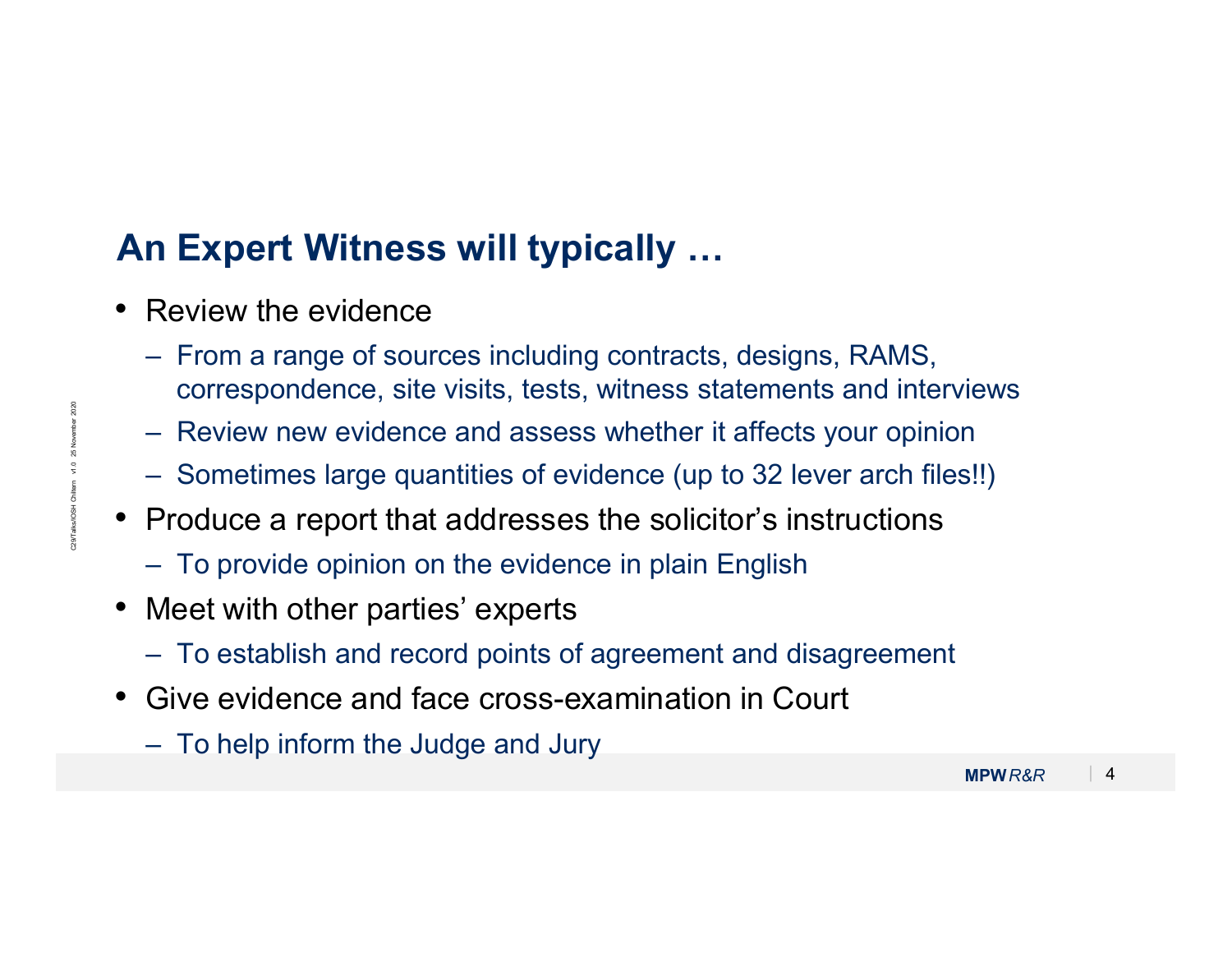### Expert Witnesses are needed …

- To provide opinion to help Courts and tribunals understand complex issues to resolve a dispute Framedian Controllary (Controllary and the provide opinion to help Courts and tribunals understand complex<br>Frames to resolve a dispute<br>To ensure a just outcome<br>Civil cases (e.g. personal injury, defects, cracking, strength **xpert Witnesses are needed ...**<br>To provide opinion to help Courts and tribunals und<br>issues to resolve a dispute<br>To ensure a just outcome<br>Civil cases (e.g. personal injury, defects, cracking, :<br>- To help settle disputes vi **xpert Witnesses are needed ...**<br>To provide opinion to help Courts and tribuna<br>issues to resolve a dispute<br>To ensure a just outcome<br>Civil cases (e.g. personal injury, defects, crac<br>– To help settle disputes via arbitration To provide opinion to help Courts and tribunals understand complex<br>
issues to resolve a dispute<br>
To ensure a just outcome<br>
Civil cases (e.g. personal injury, defects, cracking, strength, lack of fit)<br>
– To help settle disp
- To ensure a just outcome
- Civil cases (e.g. personal injury, defects, cracking, strength, lack of fit)
	-
	-
- Criminal cases (when there is exposure to material risk / accident)
	-
- Civil cases (e.g. personal injury, defects, cracking, strength, lack of fit)<br>
 To help settle disputes via arbitration, adjudication or expert determination<br>
 To help settle litigation about costs<br>
 Criminal cases (wh what the differences were and the significance of those differences issues to resolve a dispute<br>
To ensure a just outcome<br>
Civil cases (e.g. personal injury, defects, cracking, strength, lack of fit)<br>
- To help settle disputes via arbitration, adjudication or expert determination<br>
- To he
	-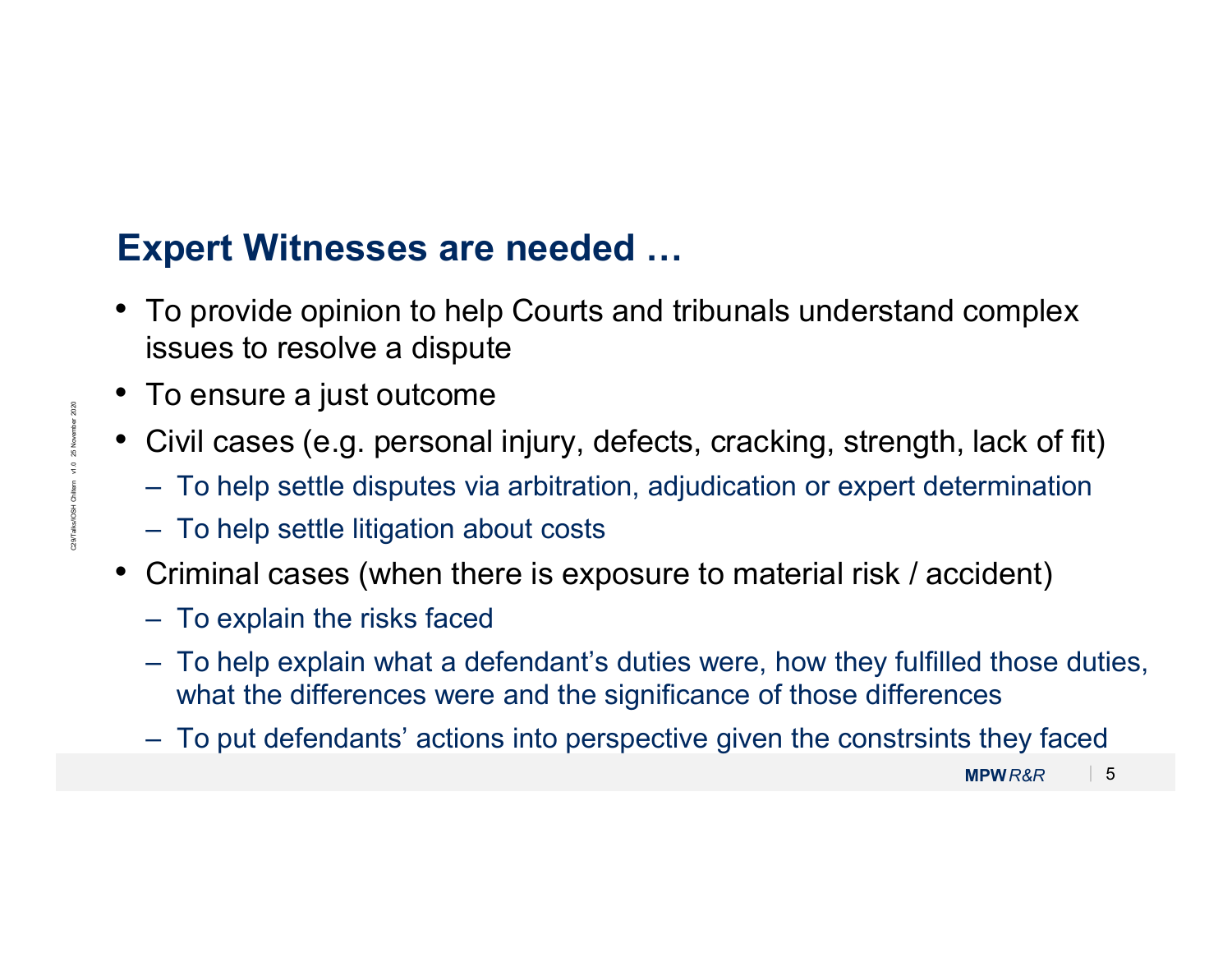### Expert Witnesses are typically instructed by … – Solicitors Find the Session of the session of the solicitors<br>Find the Solicitors<br>- Being instructed by a solicitor allows legal privilege to be invoked<br>Prosecution<br>- Solicitors **pert Witnesses are typically in<br>
Defence**<br>
— Solicitors<br>
— Being instructed by a solicitor allows lega<br>
Prosecution<br>
— Solicitors<br>
— Prosecuting authority (HSE, ORR, local a<br>
— Crown Prosecution Service (for manslaud read Witnesses are typically instructed by ...<br>
Defence<br>
— Solicitors<br>
— Being instructed by a solicitor allows legal privilege to be invok<br>
Prosecution<br>
— Solicitors<br>
— Prosecuting authority (HSE, ORR, local authority)<br>
 relact Witnesses are typically instructed<br>
Defence<br>
— Solicitors<br>
— Being instructed by a solicitor allows legal privilege to<br>
Prosecution<br>
— Solicitors<br>
— Prosecuting authority (HSE, ORR, local authority)<br>
— Crown Prosecu

- Defence
	-
- Being instructed by a solicitor allows legal privilege to be invoked<br>
 Prosecution<br>
 Solicitors<br>
 Prosecuting authority (HSE, ORR, local authority)<br>
 Crown Prosecution Service (for manslaughter cases)<br>
MPWR&R | 6
	- Prosecution
		-
		-
		-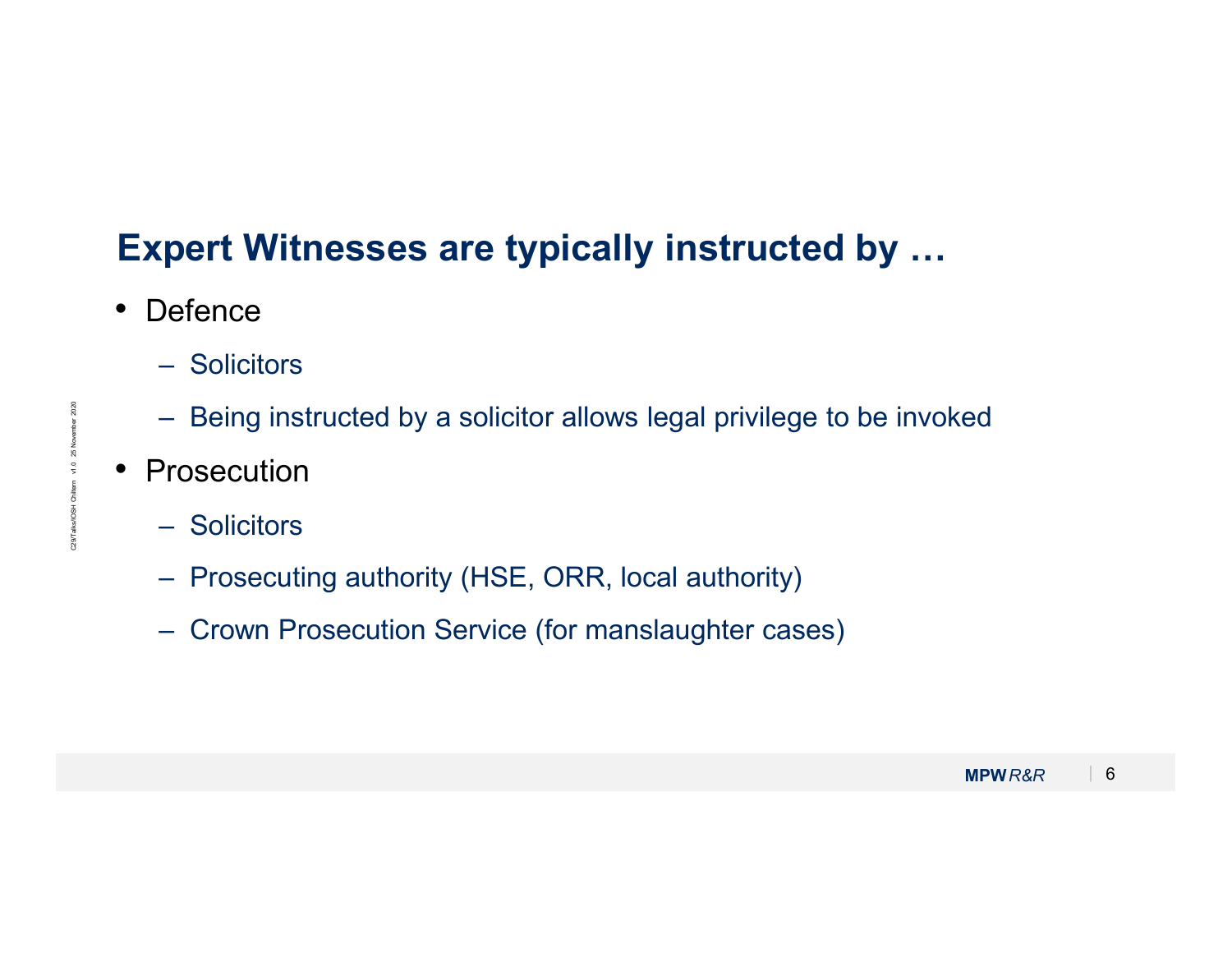## Expert Witnesses are needed to help legal teams when … **xpert Witnesses are needed to help legal teams wh**<br>Challenging a Notice of Contravention<br>Challenging an Improvement or Prohibition Notice<br>Assessing their client's position after an incident<br>Advising their client on how to **xpert Witnesses are needed to**<br>Challenging a Notice of Contravention<br>Challenging an Improvement or Prohibi<br>Assessing their client's position after an<br>Advising their client on how to plea to a<br>– Plead 'guilty', get the 33%

- Challenging a Notice of Contravention
- Challenging an Improvement or Prohibition Notice
- Assessing their client's position after an incident **xpert vvitnesses are needed to**<br>Challenging a Notice of Contravention<br>Challenging an Improvement or Prohibit<br>Assessing their client's position after an<br>Advising their client on how to plea to a<br>– Plead 'not guilty' and go Challenging a Notice of Contravention<br>Challenging an Improvement or Prohibi<br>Assessing their client's position after an<br>Advising their client on how to plea to a<br>– Plead 'guilty', get the 33% discount and th<br>– Plead 'not gu
- Advising their client on how to plea to a charge
- Assessing their client's position after an incident<br>
 Advising their client on how to plea to a charge<br>
 Plead 'guilty', get the 33% discount and then mitigate; or<br>
 Plead 'not guilty' and go to trial<br>
 Mitigating a
	-
	- Mitigating a 'guilty' plea
		-
		-
	- Going to trial following a 'not guilty' plea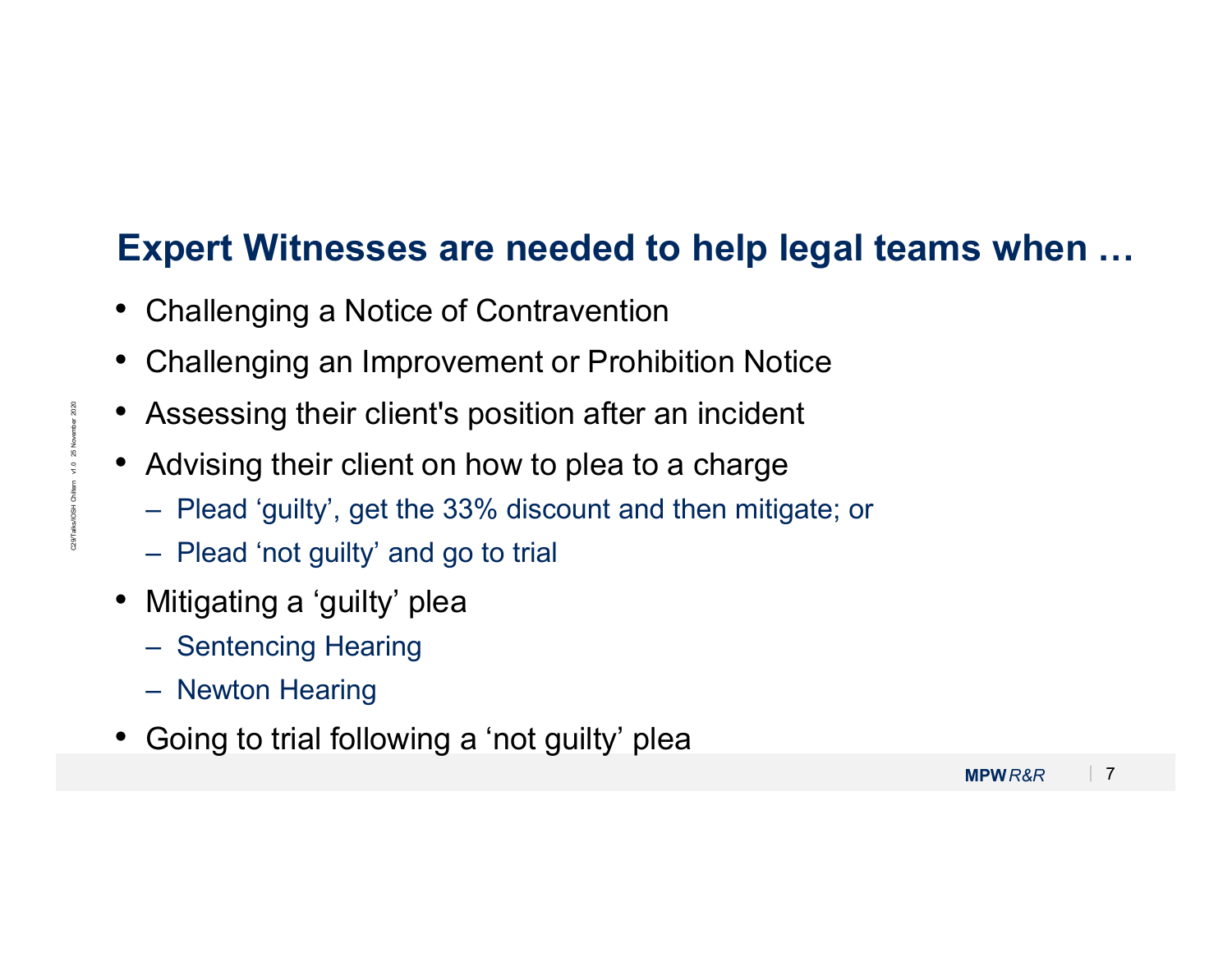### The need for Expert Witnesses has increased as the sentences for getting it wrong have gone up significantly

- Sentences sufficiently substantial to have a real economic impact which will bring home to both management and shareholders the need to comply with health and safety legislation The need for Expert Witnesses has increadent<br>
entences for getting it wrong have gone<br>
Sentences sufficiently substantial to have a real economic<br>
impact which will bring home to both management and<br>
shareholders the need The need for Expert Witnesses has increased a<br>
entences for getting it wrong have gone up si<br>
Sentences sufficiently substantial to have a real economic<br>
impact which will bring home to both management and<br>
shareholders th impact which will bring home to both managem<br>shareholders the need to comply with health an<br>legislation<br>Sentences based on Culpability, Harm (Risk) a<br>Large fines for companies:<br>- Largest fine rose from £1m to £2.6m in firs
- Sentences based on Culpability, Harm (Risk) and Turnover
- Large fines for companies:
	-
	- companies got in past
- Low threshold for custodial sentences for individuals (Site Managers and Directors)
	-

| • Sentences sufficiently substantial to have a real economic<br>impact which will bring home to both management and<br>shareholders the need to comply with health and safety<br>legislation<br>• Sentences based on Culpability, Harm (Risk) and Turnover<br>• Large fines for companies:<br>- Largest fine rose from $£1m$ to $£2.6m$ in first year<br>- Medium-sized companies now getting fines that only large<br>companies got in past | Sentencing<br>Council<br><b>Health and Safety</b><br><b>Offences, Corporate</b><br><b>Manslaughter and</b><br><b>Food Safety and</b><br><b>Hygiene Offences</b><br>Definitive Guideline |  |
|----------------------------------------------------------------------------------------------------------------------------------------------------------------------------------------------------------------------------------------------------------------------------------------------------------------------------------------------------------------------------------------------------------------------------------------------|-----------------------------------------------------------------------------------------------------------------------------------------------------------------------------------------|--|
| • Low threshold for custodial sentences for individuals (Site<br><b>Managers and Directors)</b>                                                                                                                                                                                                                                                                                                                                              |                                                                                                                                                                                         |  |
| - Custodial sentences up from 1 in 3 to nearly 1 in 2                                                                                                                                                                                                                                                                                                                                                                                        |                                                                                                                                                                                         |  |
|                                                                                                                                                                                                                                                                                                                                                                                                                                              | 8<br><b>MPWR&amp;R</b>                                                                                                                                                                  |  |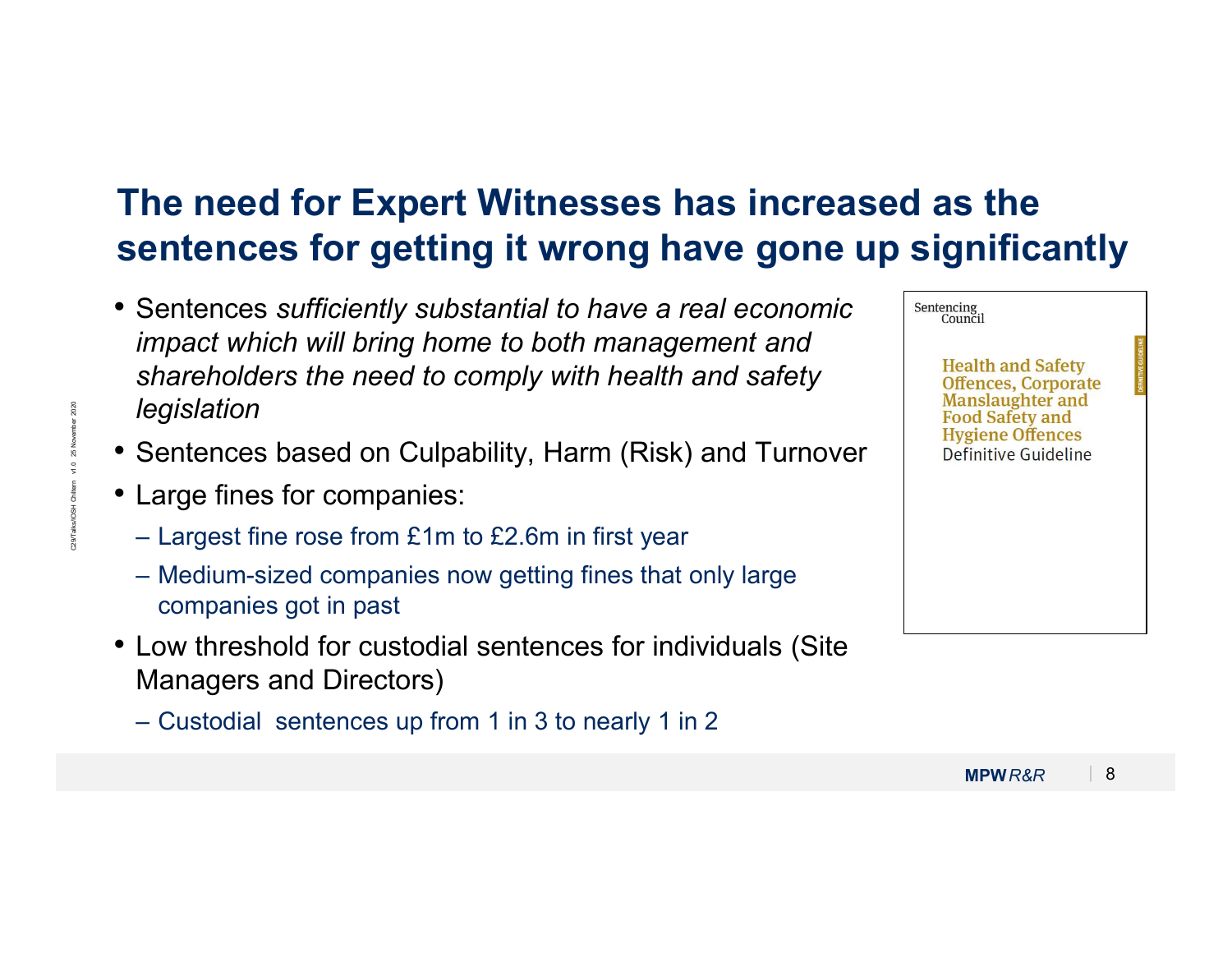#### Construction-related cases cover a range of issues …

- Falls through fragile roofs, from external roofs, from roofs of internal structures, from scaffolding, through fragile materials, through structural openings, through ceilings
- Collapses bridge beam during installation, retaining walls during<br>construction / refurbishment, flooring during construction, scaffolding,<br>structures during demolition, mantelpieces, retail barriers, rebar cages,<br>glass • Collapses – bridge beam during installation, retaining walls during construction / refurbishment, flooring during construction, scaffolding, structures during demolition, mantelpieces, retail barriers, rebar cages, glass panels in storage and gallery frames stored outside building
	- Temporary works trench excavation, reinforced cavity masonry retaining wall, sheet piling, rebar cage and scaffolding
	- Other hazards timber frame off-site fire risk, gas flue blockage, cable strike, electrocution, entanglement in chain, and manual handling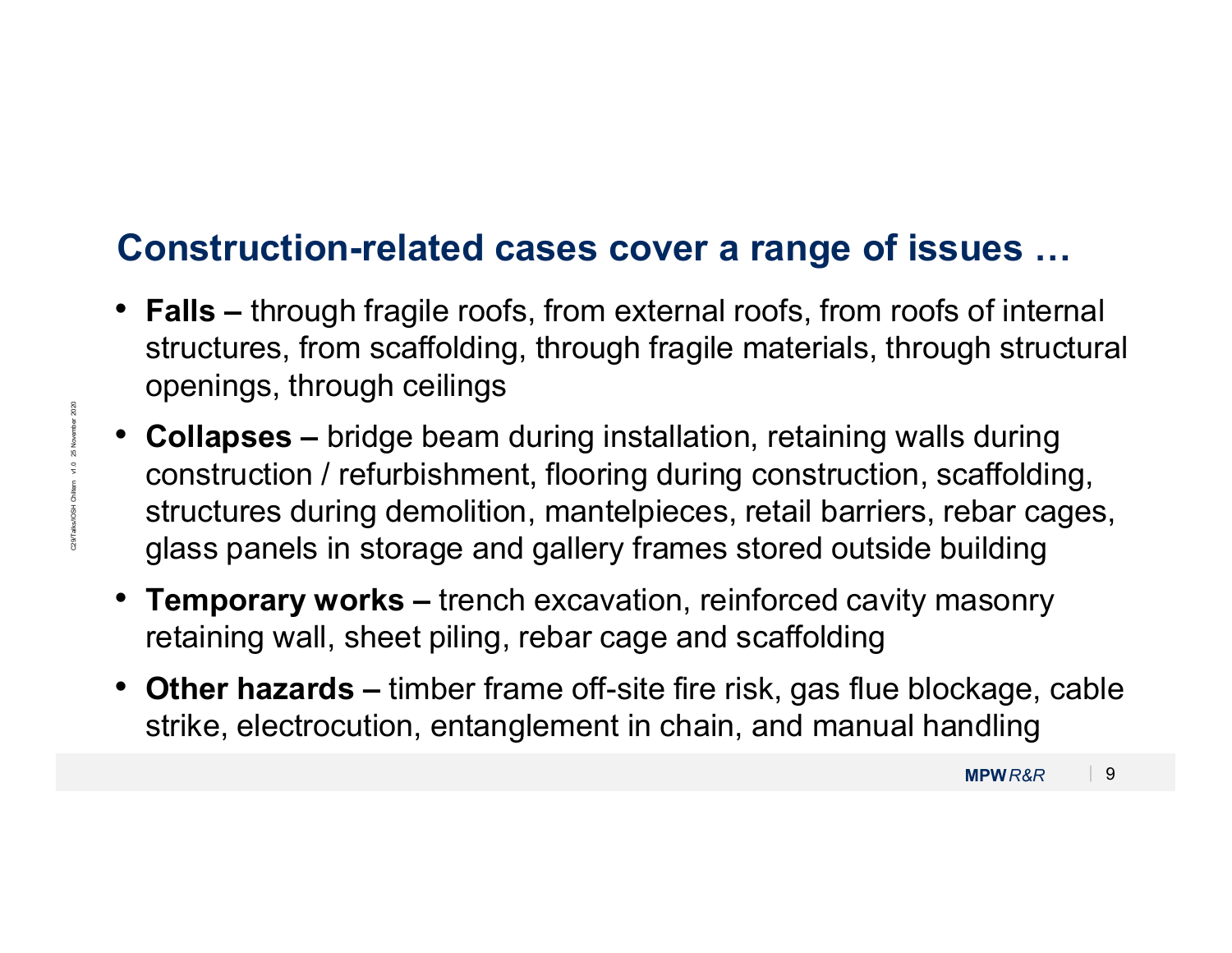# Some cases that you may have seen in<br>the public domain<br>states that you may have seen in the public domain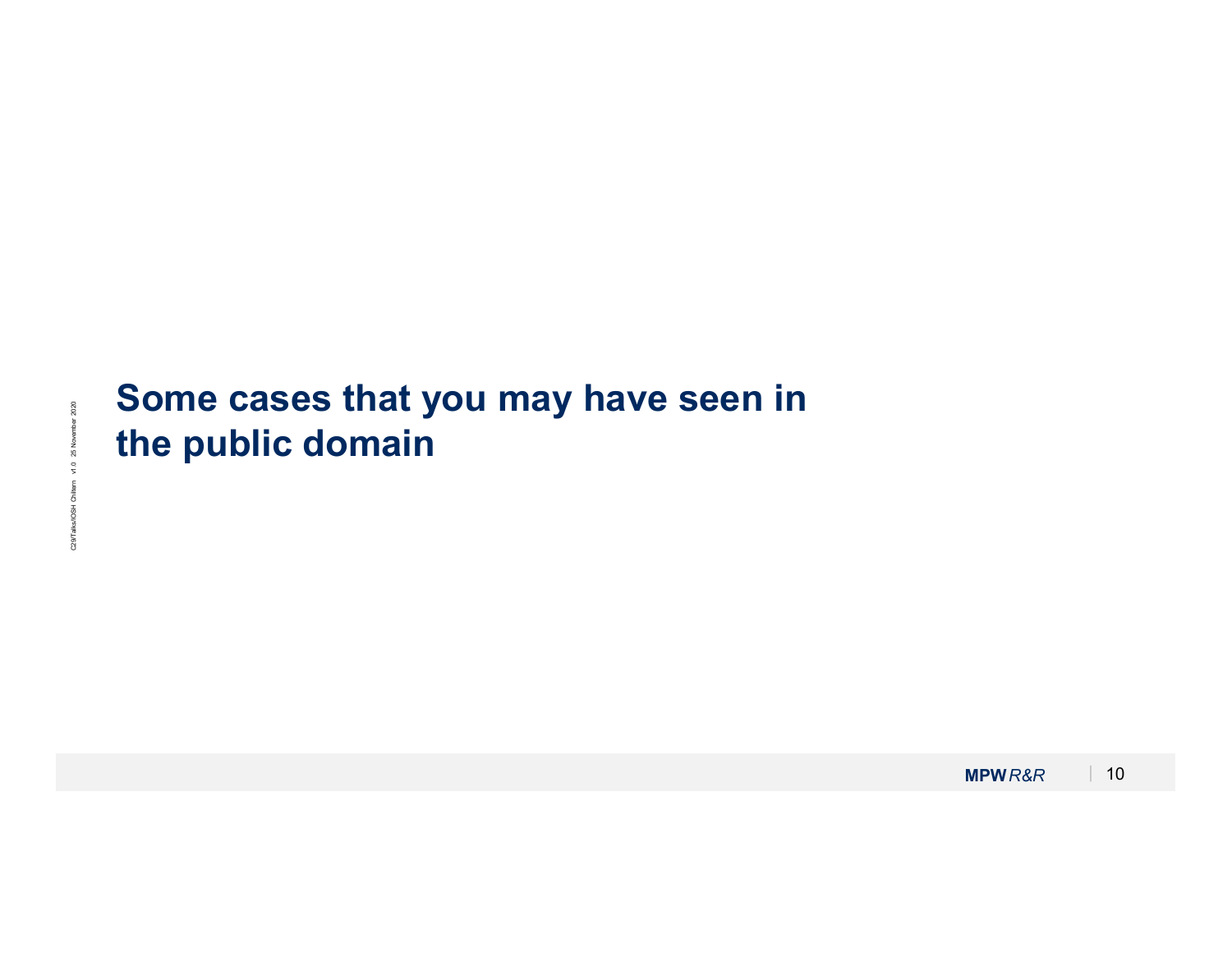## One of the few prosecutions of a Designer following a fatal fall … One of the few prosecutions of a Desparated rails on<br>
• Ladder descending from a roof-top plant<br>
• Just over 1m clearance between footing<br>
• Just over 1m clearance between footing<br>
• 9m drop and no guard rails on parapet<br>

- Ladder descending from a roof-top plant room
- Just over 1m clearance between footing of ladder and parapet
- 
- Would need to come down the ladder backwards
- Architect & Planning Supervisor: £120k fine (CDM) + £60k costs
- Principal Contractor: £75k fine (S3) + £68k costs

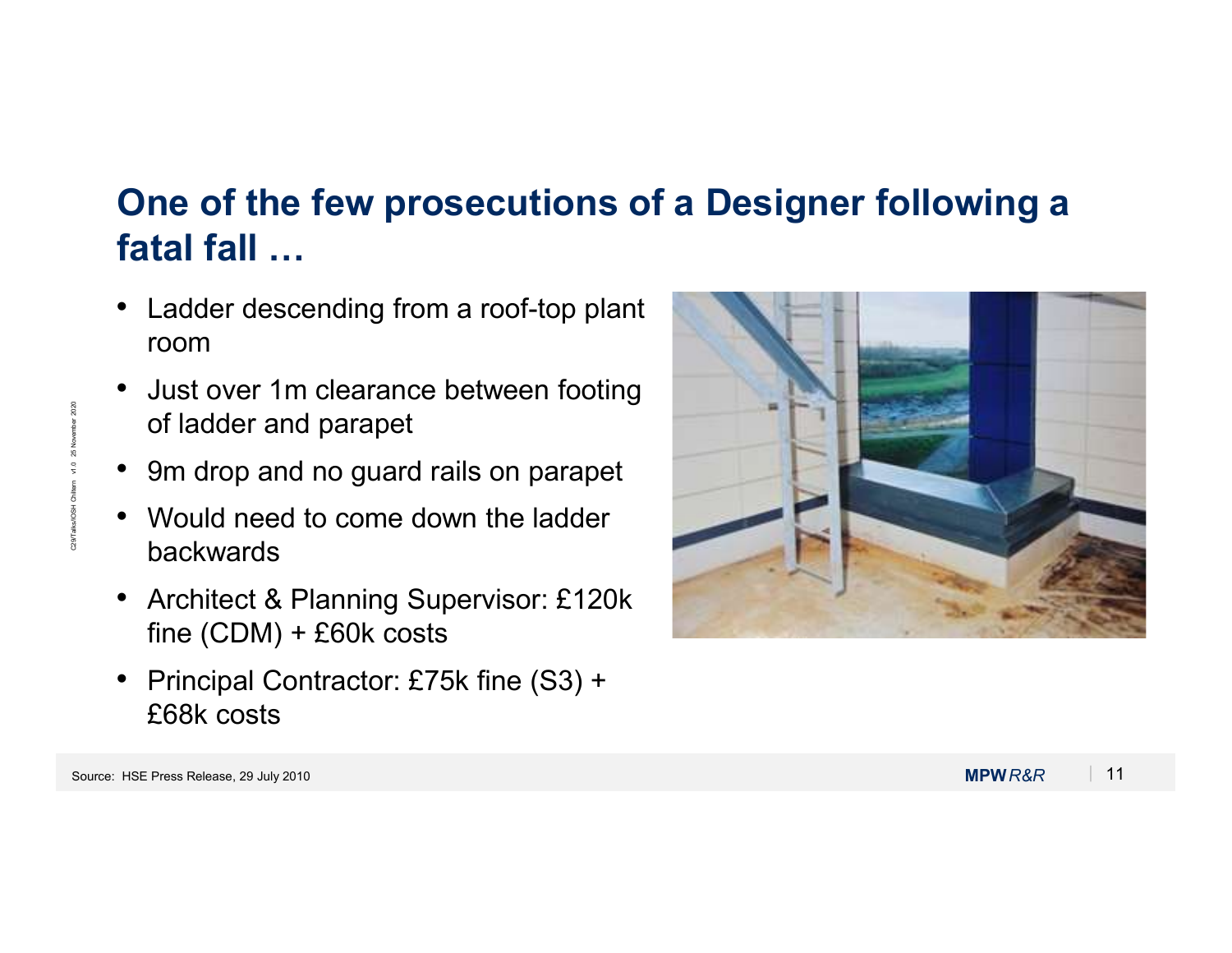### Unbraced rebar cage collapse trapped and killed four workers …

- Ground beam 23m long x 3m wide x 2m high
- Little room to manoeuvre between links
- Very heavy top reinforcement
- No diagonal bracing, Z bars or tie-back
- Racking failure of reinforcement cage whilst workers were inside
- Client: £500k fine (CDM) + £100k costs
- Principal Contractor: £200k fine (S3) + £50k costs
- PC's Director: 7.5 months suspended (S37) + 200 hours community work + £7.5k costs
- Contractor: Charges left on file

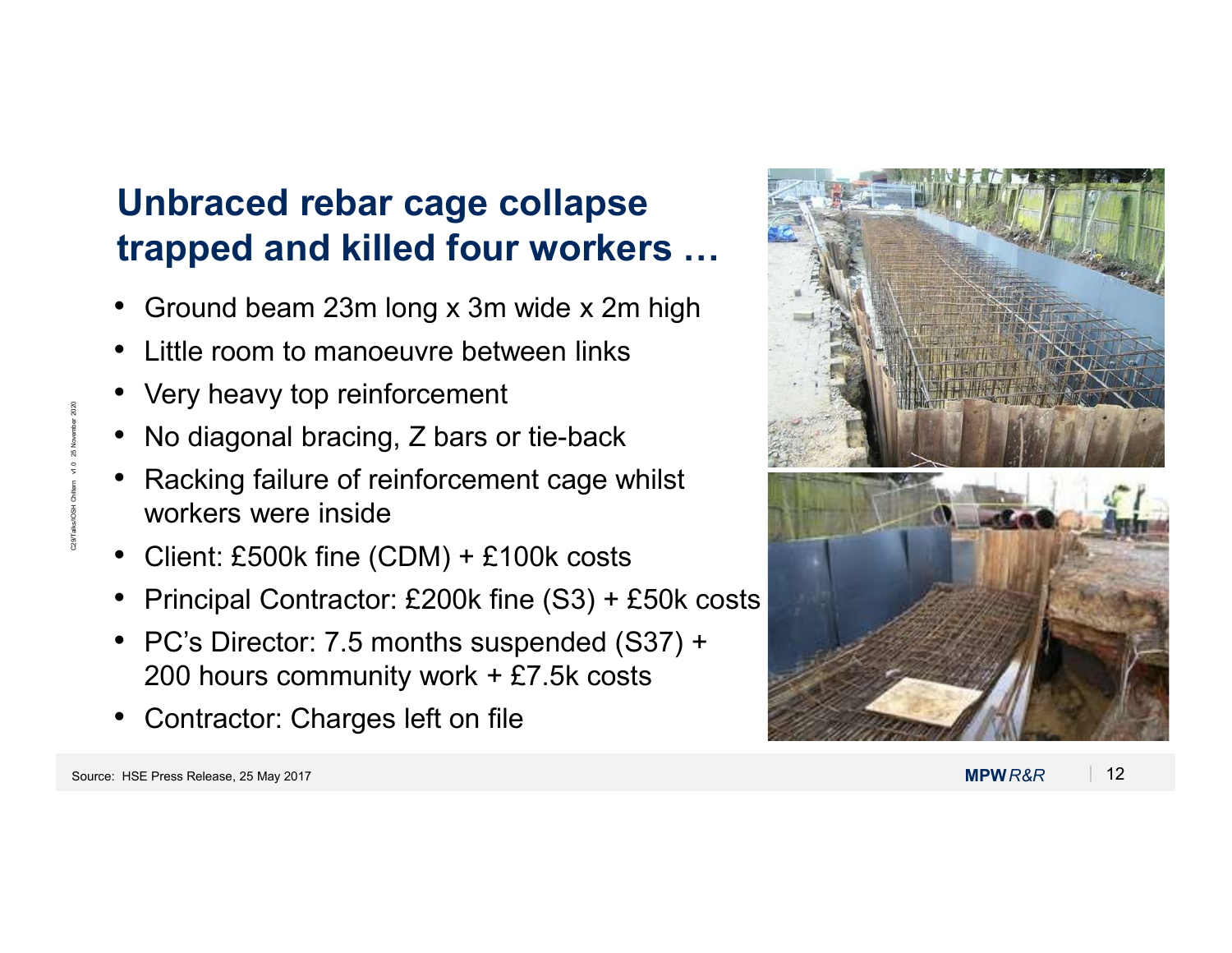### Collapse of frames leading to the death of a passer-by …

- 3 frames weighing 655 kg left stored against the building overnight
- Everyone thought they had been strapped to the building
- Frames fell onto passer-by
- Subcontractor: £250k fine + £33k costs
- Subcontractor's Site Supervisor: 12 months jail (GNM) + £33k costs
- Principal Contractor's Site Manager: 6 months suspended (S7) + £33k costs
- Other 4 defendants: Not guilty

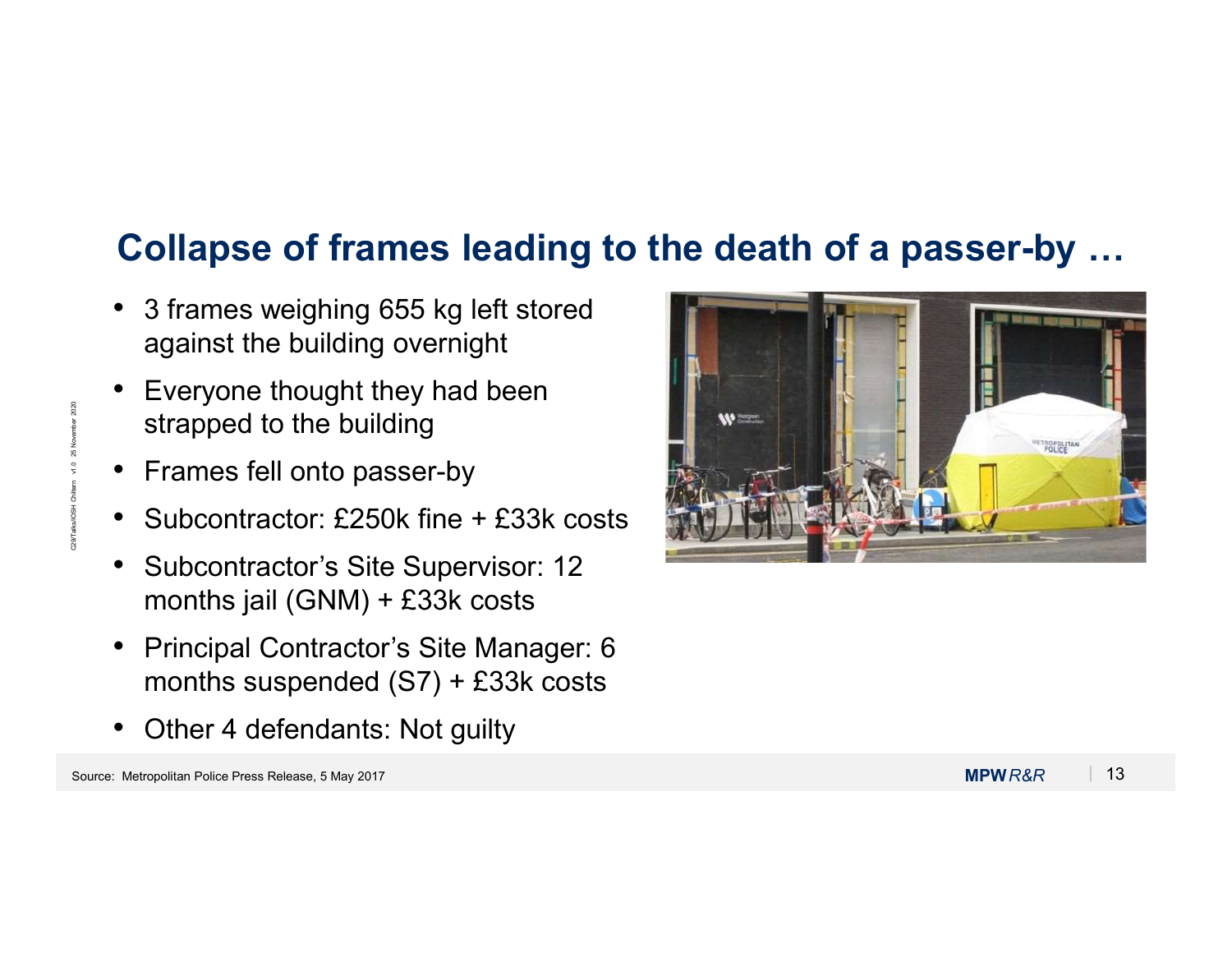# MPWR&R <sup>|</sup> <sup>14</sup> C29/Talks/IOSH Chiltern v1.0 25 November 2020Lessons for duty holders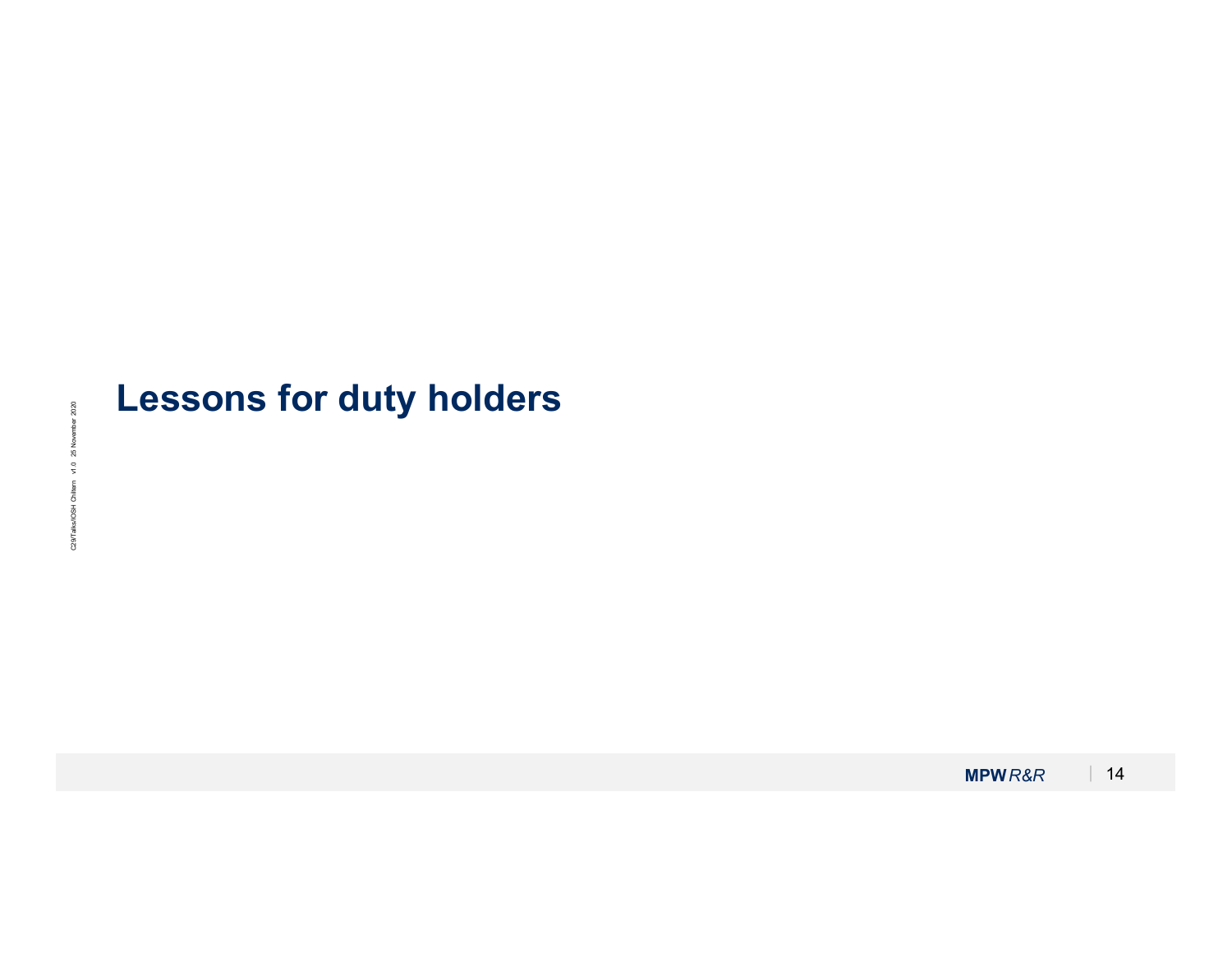#### The main lesson for duty holders

Written, contemporary notes and<br>documents provide better evidence<br>than recollections Written, contemporary notes and documents provide better evidence than recollections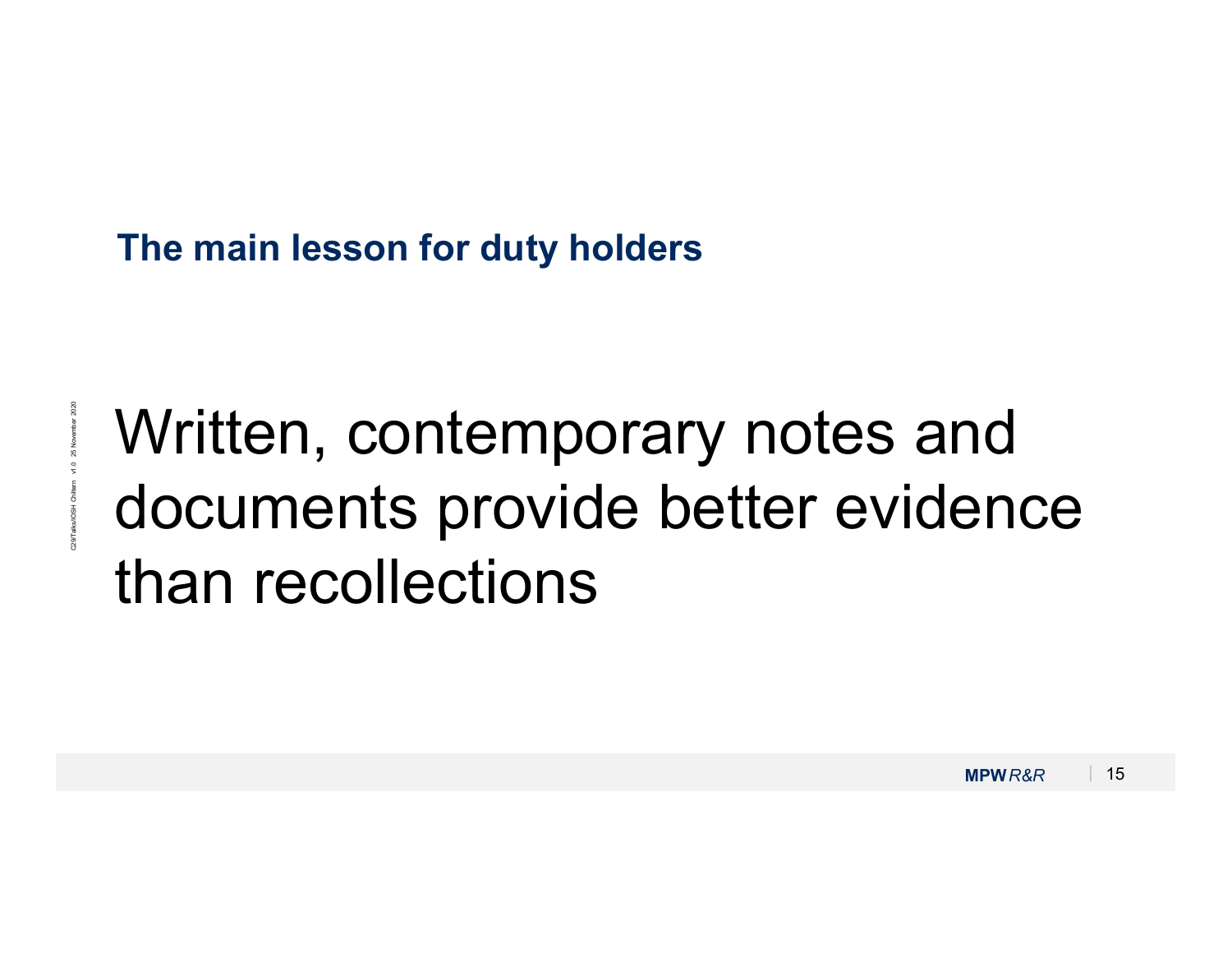### In relation to documents …

- Site Managers should keep a daybook with short notes of who said what to who, any significant decisions made and why they were made
- If actions are noted they must be tracked and closed out
- Keeping records of what is covered in each toolbox talk and induction, along with a signed list of attendees
- It actions are noted they must be tracked and closed out<br>• Keeping records of what is covered in each toolbox talk and induction,<br>along with a signed list of attendees<br>• Emails do make it into court documentation don't • Site Managers should keep a daybook with short notes of who said what<br>• Site Managers should keep a daybook with short notes of who said what<br>• If actions are noted they must be tracked and closed out<br>• Keeping records o anyone in an email that you wouldn't feel happy being examined on later in court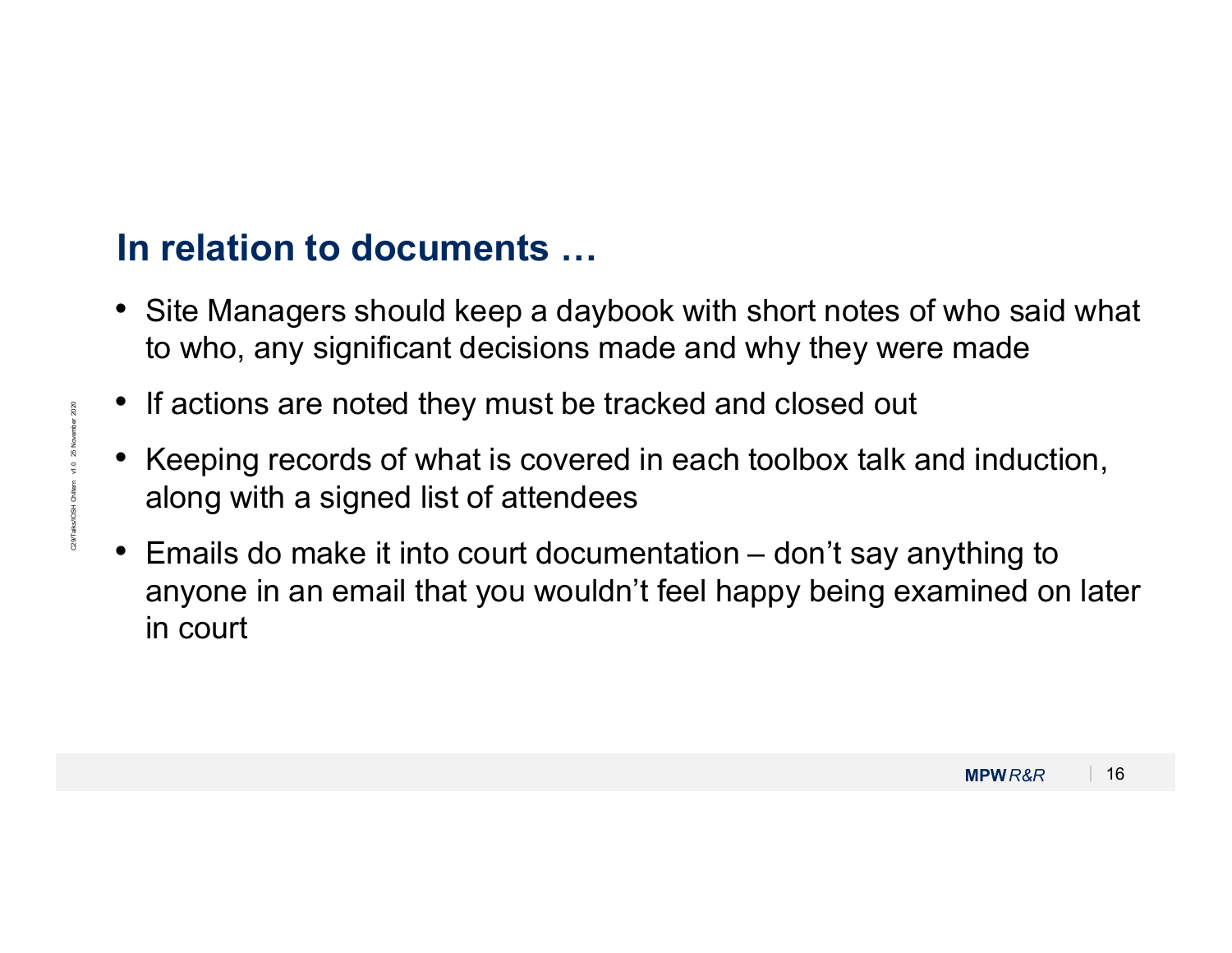### The role of a Principal Contractor typically boils down to The role of a Principal Contractor typically b<br>1. Selecting competent subcontractors<br>- Needs to be obvious that they are competent to do the jo<br>2. Checking that what subcontractors are proposing in th **e role of a Principal Contractor typically boils down to**<br>Selecting competent subcontractors<br>— Needs to be obvious that they are competent to do the job<br>Checking that what subcontractors are proposing in their RAMS is saf **2.** Checking that what subcontractors are proposing in their RAMS is safe  $-$  Needs to be obvious that they are competent to do the job<br>
2. Checking that what subcontractors are proposing in their RAMS is safe<br>  $-$  A lot

- -
- -
- 2. Checking that what subcontractors are proposing in their RANNS is safe  $A$  lot of focus on RAMS documents by both prosecution and defence  $If a PC hasn't checked or approved a subcontractor's RAMS, it puts them in a difficult position as prosecution will see it a serious weakness. \n\nImportant that RAMS is communicated to right people / need their signatures.

\n3. Monitoring the subcontractor

\n To make sure that$ e role of a Principal Contractor typically boils down to<br>Selecting competent subcontractors<br>— Needs to be obvious that they are competent to do the job<br>Checking that what subcontractors are proposing in their RAMS is safe<br> is a period of a Principal Contractor typically boils down to<br>Selecting competent subcontractors<br>— Needs to be obvious that they are competent to do the job<br>Checking that what subcontractors are proposing in their RAMS is difficult position as prosecution will see it a serious weakness **Example 1 Solution Contractor typically boils down to**<br>
Selecting competent subcontractors<br>
— Needs to be obvious that they are competent to do the job<br>
Checking that what subcontractors are proposing in their RAMS is saf **The role of a Principal Contracto**<br>
1. Selecting competent subcontractors<br>  $-$  Needs to be obvious that they are compe<br>
2. Checking that what subcontractors are<br>  $-$  A lot of focus on RAMS documents by be<br>  $-$  If a PC ha Selecting competent subcontractors<br>
- Needs to be obvious that they are competent to do the job<br>
Checking that what subcontractors are proposing in their RAMS is safe<br>
- A lot of focus on RAMS documents by both prosecution – Needs to be obvious that they are compe<br>
Checking that what subcontractors are<br>
– A lot of focus on RAMS documents by bo<br>
– If a PC hasn't checked or approved a sub-<br>
difficult position as prosecution will see it<br>
– Impo
	-
	- -
		-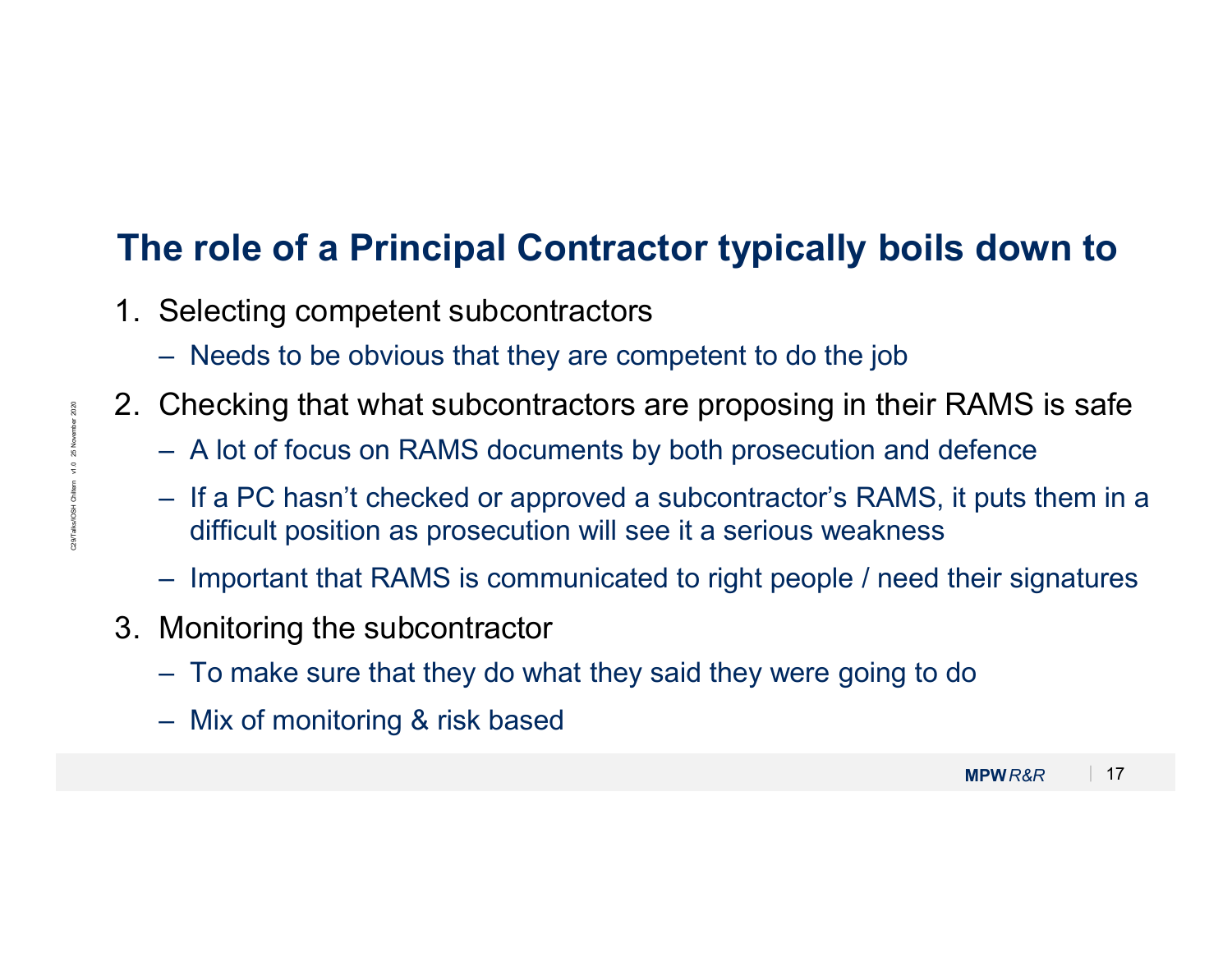### Other useful lessons for duty holders

- Employers need to be able to demonstrate that H&S is being treated the same as other business issues Framployers need to be able to demonstrate that H&S is being treated the arme as other business issues<br>
earn the lessons from previous incidents<br>
— Important to show that lessons were learned, and actions were taken<br>
I you **her useful lessons for duty holders**<br>Employers need to be able to demonstrate that H&S is being treated the<br>ame as other business issues<br>earn the lessons from previous incidents<br>— Important to show that lessons were learn Employers need to be able to demonstrate that H&S is being treated the ame as other business issues<br>
earn the lessons from previous incidents<br>
— Important to show that lessons were learned, and actions were taken<br>
f you a
- Learn the lessons from previous incidents
	-
- If you are a design & build contractor, take design as seriously as build
- Focus on doing what is reasonably practicable
- Important to show that lessons were learned, and actions were taken<br>
 If you are a design & build contractor, take design as seriously as build<br>
 Focus on doing what is reasonably practicable<br>
 That is what an employe beyond reasonable doubt that you didn't
	- prosecution will claim that you didn't do all that was reasonably practicable